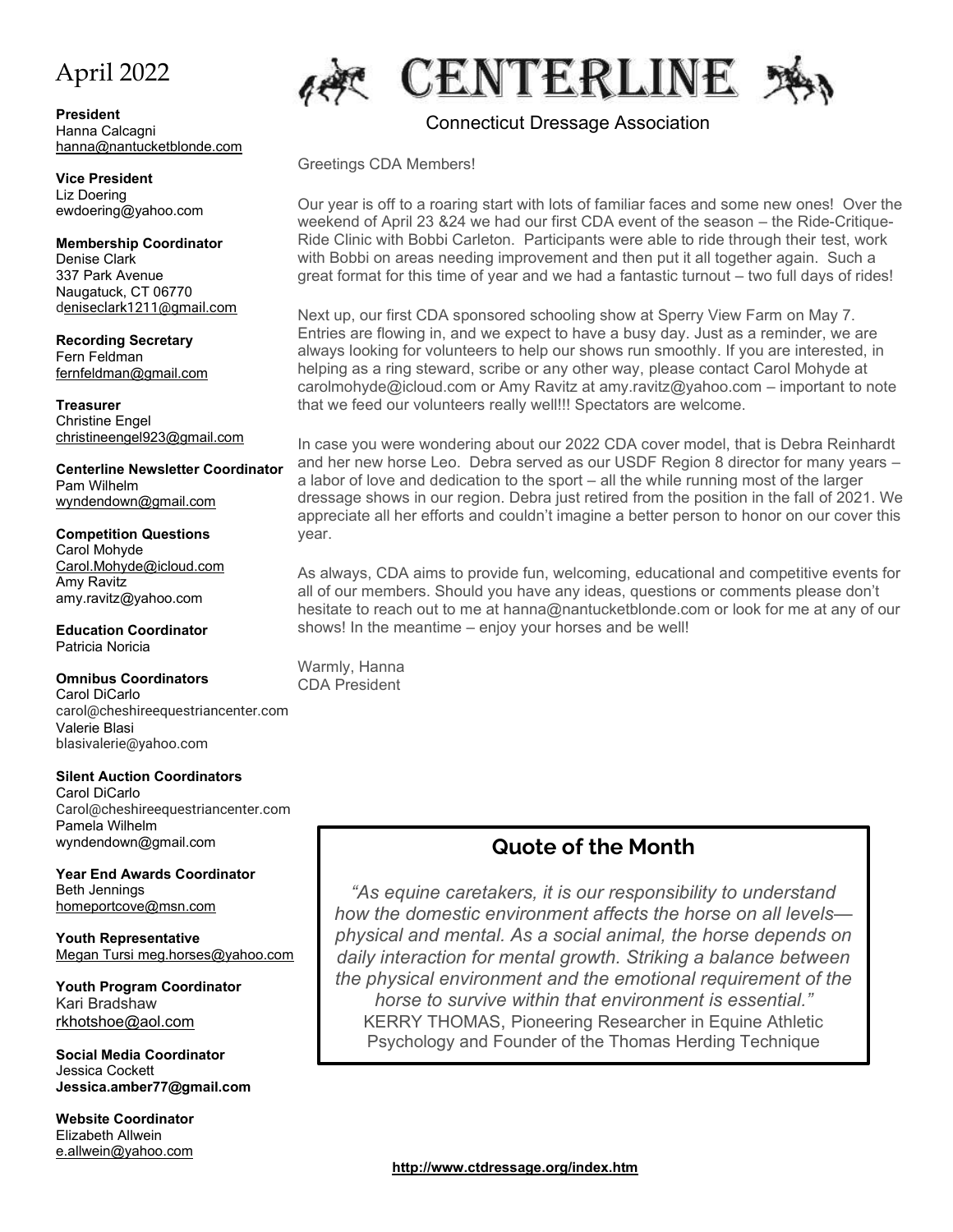# **Youth Announcements**

#### **CDA wants to sponsor you--our YOUTH members!**

Do you like competing and having fun with your peers? The Dressage4Kids Youth Dressage Festival offers individual and team competition especially for youth riders from ages 4 through 25 (adults ages 26 and older are welcome to volunteer).

Division championships feature a three-phased competition: a written test, dressage test, and equitation. Riders may also assemble teams and compete for the Kross Creek Farm Team Championships in honor of Margarita Serrell. Other fun and competitive activities are offered throughout the weekend, including a tackroom decorating competition and an ice cream social, among many others!

The competition is part of the USDF Regional Schooling Show Awards Program and is a National Dressage Pony Cup Partner Show. CDA will sponsor one or two teams (teams can be 3 or 4 people). The CDA sponsorship will cover the Division Fee for each rider, plus beautiful CDA merchandise (saddle pads, shirts, etc).

Get your friends together and form a team! The Dressage4Kids Youth Festival will be held August 11- 14, 2022 at HITS-on-the-Hudson in Saugerties, New York.

# **General Announcements**

#### **Western Dressage Anyone?**

Let us know if you are interested in adding western dressage tests to the CDA sponsored schooling shows. Email Carol Mohyde [carolmohyde@icloud.com](mailto:carolmohyde@icloud.com) or Amy Ravitz amy.ravitz@yahoo.com.

#### **Volunteer Information -**

There is a need for volunteers! If you are interested in one of these roles, please reach out to Hanna Calcagni.

- **2022 Volunteers for Schooling Shows** are needed. Contact Carol Mohyde and Amy Ravitz

### - **Opportunity to 'Shadow' a Volunteer –** ask Carol or Amy

**Newsletter Coordinator –** individual needed to coordinate monthly newsletter using MailChimp (experience not necessary).

# **CDA Clinics**

**April 22-23 with Bobbi Carleton at Sperry View Farm (SVF)**

Two full days of rider and horse pairs participated. A wrap-up will be in the May Centerline.

# **Save the dates! CDA and SVF will host Lisa Schmidt on Nov 19-20 and Review the Updated 2023 USDF Dressage Tests**

Lisa Schmidt has judged many prestigious shows and is an USDF 'S' Dressage Judge with the Young Horse and Freestyle Certifications.

Lisa was the first R judge to have judged the National Dressage Seat Equitation Finals.

The tentative schedule is to do the upper levels,  $2<sup>nd</sup>$ through  $4<sup>th</sup>$  level on day one and the lower levels on day two.

Lisa has so much to offer to the audience, such as, where to pick up points and explain what the judge is looking for at each level.

Contact [Liz Doering](mailto:ewdoering@yahoo.com) if you are interested in being a demo rider. Otherwise, plan to join us as an auditor. Bring a chair and your lunch and join this educational event as an auditor for a small fee.

# **USDF Region 8 News**

#### **Region 8 Message from our Director - April**

#### **Greetings Region 8!**

I'm sick of talking about the weather, so I am going to jump right in....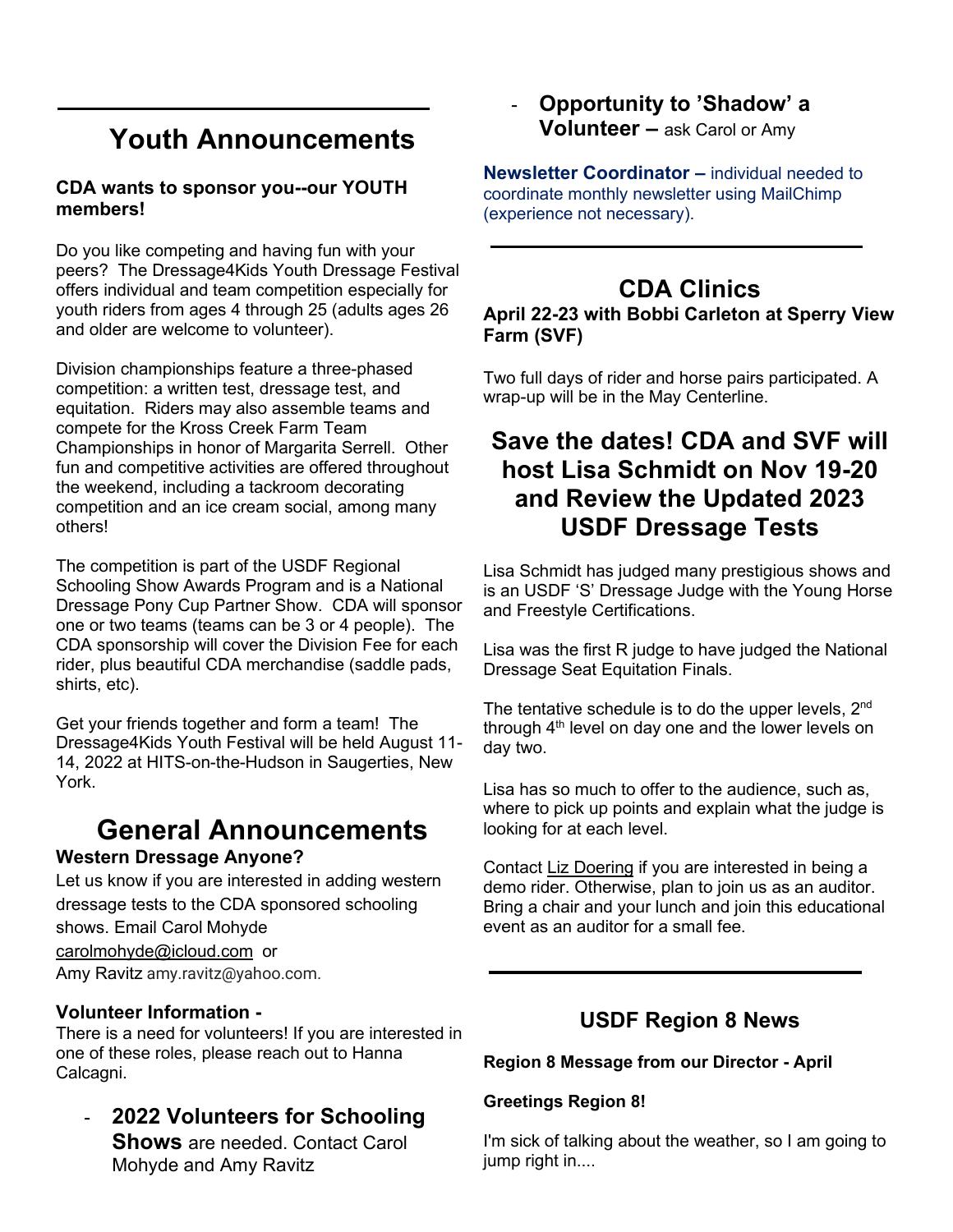Spring is here so it's time to make sure you have everything ready to go for show season. Horse vaccines and Coggins need to be current, and it's a good idea to have extra hard copies and clear photos on your phone to have handy just in case. And are you current with your GMO, USDF and USEF memberships? SafeSport?

Here are some of the bigger events to look forward to while we wait for the weather to improve:

- North American Youth Championships deadline for application is May 10, 2022. The Championships are August 9 to August 14 in Travers City, Michigan
- U.S. Dressage Festival of Champions deadline for Application of Intent is June 16, 2022. The Festival is August 22 to August 28 at HITS Chicago at Lamplight Equestrian Center in Wayne, Illinois
- Region 8 Championships are September 22 to September 25. The qualification deadline is August 29th.
- U.S. Dressage Finals are November 10th to the 13th at the Kentucky Horse Park.

And for something much closer to home, go to [https://www.usdf.org/awards/performance/regional](https://www.usdf.org/awards/performance/regional-schooling.asp)[schooling.asp](https://www.usdf.org/awards/performance/regional-schooling.asp) for all kinds of useful information on the Regional Schooling Show awards. If you don't see your local schooling show listed, contact the organizer and ask them to submit an application. It's easy and a great way to earn awards!

I'd love to hear from you - questions? comments? suggestions? Helen van der Voort USDF Region 8 Director

### **CDA Sends Appreciation Gift**

The CDA sent a beautiful saddle pad and ear bonnet to Debra Reinhardt and Leo. Debra was our USDF Region representative and represented our Region with professionalism and our best interest in mind.



#### **[CDA Scholarships](http://www.ctdressageassoc.org/Scholarships.html) CDA Scholarships for Youth & Amateurs Vista Vintage Educational Scholarship**

CDA offers one or more scholarships per year, per category for CDA members. Check out the details for 2022 on the [CDA Scholarship Web](https://www.ctdressage.org/year-end-awards/) page.

#### **The Vista Vintage Educational Scholarship**



Through the continued generosity of Vista Vintage Award founder, Ted Plaut,

CDA is excited to announce the formation of the Vista Vintage Educational Scholarship.

The Vista Vintage Award was started in 2008, to honor Ted's long-time equine companion, Vista GeeWiz, a Morgan/Trakehner gelding. It is Ted's philosophy that because horses are living longer, healthier lives, often working and competing well into their late teens and early twenties, the Vista Vintage Award acknowledges the accomplishment of competing later in life.

Following along the same line of thought, the Vista Vintage Educational Scholarship will be given to further the education of horse and rider. It is Ted's feeling that better training at any age leads to a happier, healthier horse.

The Vista Vintage Fund also supports Dressage4Kids at its Weekend Educational Program.

**The Dressage Foundation Century Club Scholarship Opportunities**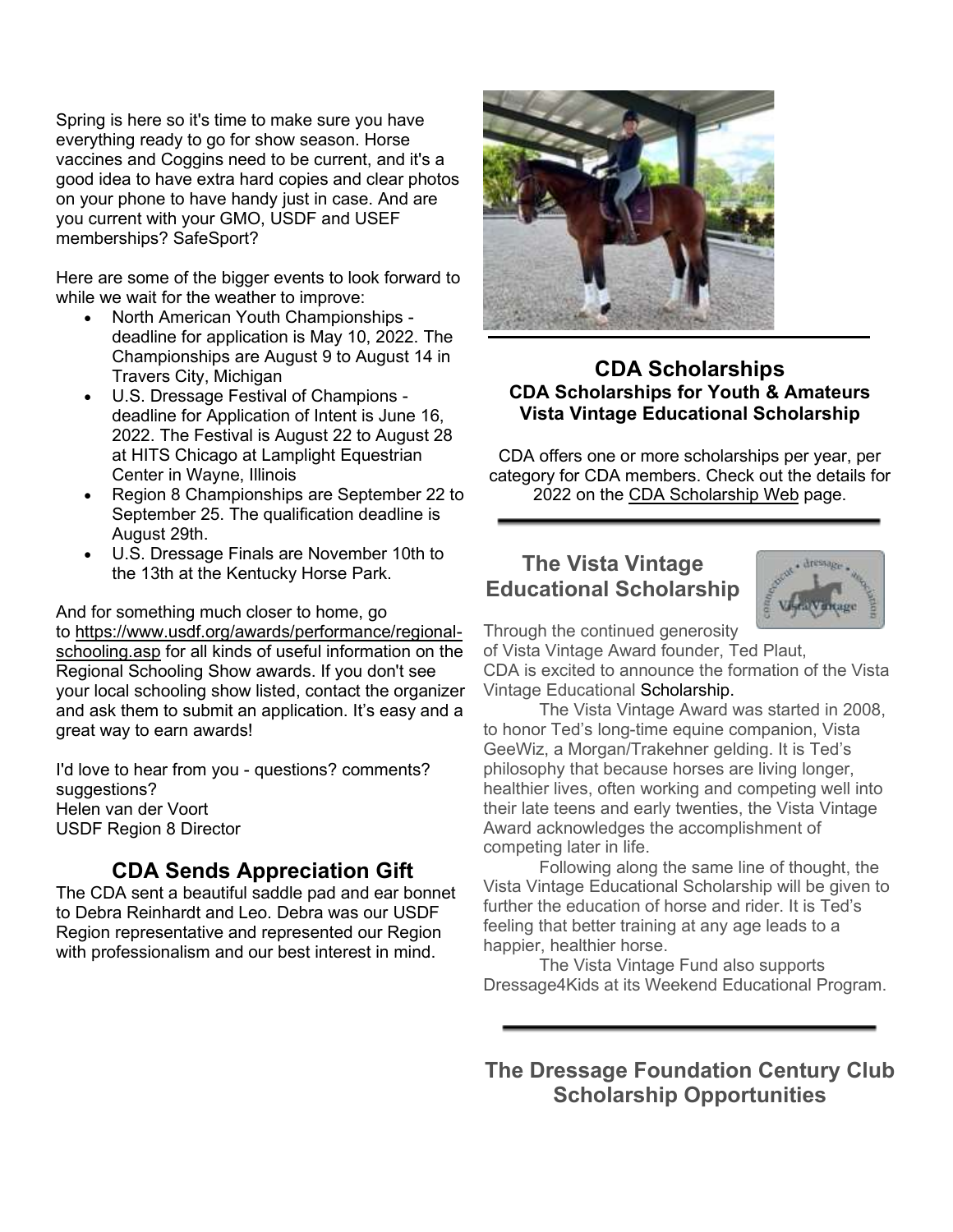

The Century Club recognizes Dressage riders and horses whose combined age totals 100 years or more. The Century Club was formed at The Dressage Foundation in 1996, at the suggestion

of Max Gahwyler (CT). To learn more, go to the Dressage Foundation Web page – [About the Century](https://www.dressagefoundation.org/grants-and-programs/century-club/)  [Club.](https://www.dressagefoundation.org/grants-and-programs/century-club/)

Browse the [Century Club](https://www.dressagefoundation.org/grants-and-programs/century-club/) website to learn more about the programs, grants and ways to support the dressage community.

#### **Gifted Memorial Fund for Adult Amateurs**

This Scholarship enables Adult Amateurs to set aside



quality-time, in concentrated training away from the daily pressures of job and family, with a horse the recipient owns or formally leases (as documented by USDF or USEF paperwork).

Up to nine \$1,000 grants are available each year (one in each USDF Region), plus two additional \$1,000 wild card grants (which can be awarded in any Region). Follow the below link for details and guidelines. http://www.dressagefoundation.org/grants-andprograms/apply/adult\_amateurs/gifted.html



**Follow CDA on FaceBook** [CDA Facebook Page](https://www.facebook.com/groups/107493737335/)

**CDA Facebook Pictures Needed Please submit pictures for the CDA Facebook.**

*(Submitter needs to ownthe picture or copyright of the submission.)*

**Send to president@ct dressage.org**

### **CDA Membership for 2022**

[Click here](https://www.ctdressage.org/membership/) to see all the fantastic benefits of membership!

**Sponsorship Opportunities 2022 Connecticut Dressage Association Omnibus and Website**

The CDA Omnibus is an annual publication distributed to our 150+ members. Our membership is represented by active dressage enthusiasts, residing and competing in Connecticut and surrounding states. The Omnibus is an invaluable reference used throughout the year by our members to get information not only on schooling shows in the region, but professional goods and services related to their equine needs.

Please consider placing an ad and sharing this with anyone who might benefit or want to support the CDA. We are a not-for-profit organization, and the advertising revenue significantly helps to defray the costs of producing the Omnibus.

Please go to the below link for full details on Sponsorship opportunities.

CDA Sponsors – [Connecticut Dressage](https://www.ctdressage.org/cda-sponsors/)  [Association \(ctdressage.org\)](https://www.ctdressage.org/cda-sponsors/)

# **CDA Sponsors the following Organizations**

#### **Dressage 4 Kids – D4K**

D4K Festival WEP – Weekend Equestrian Program

#### **Schooling Show Competitions Awards Criteria for 2022**

The following CDA members are eligible to participate Youth, Adult Amateur and Open competitors who compete between November 1, 2022 and October 31, 2022.

- 1) CDA-sponsored schooling shows.
- 2) Schooling shows whose prize lists appear in the 2022 CDA OMNIBUS.
- 3) Schooling show prize lists that are published in the CDA Newsletter and website.

Full details and requirements are outlined on the [CDA](https://www.ctdressage.org/schooling-shows/)  [Competition](https://www.ctdressage.org/schooling-shows/) Web page.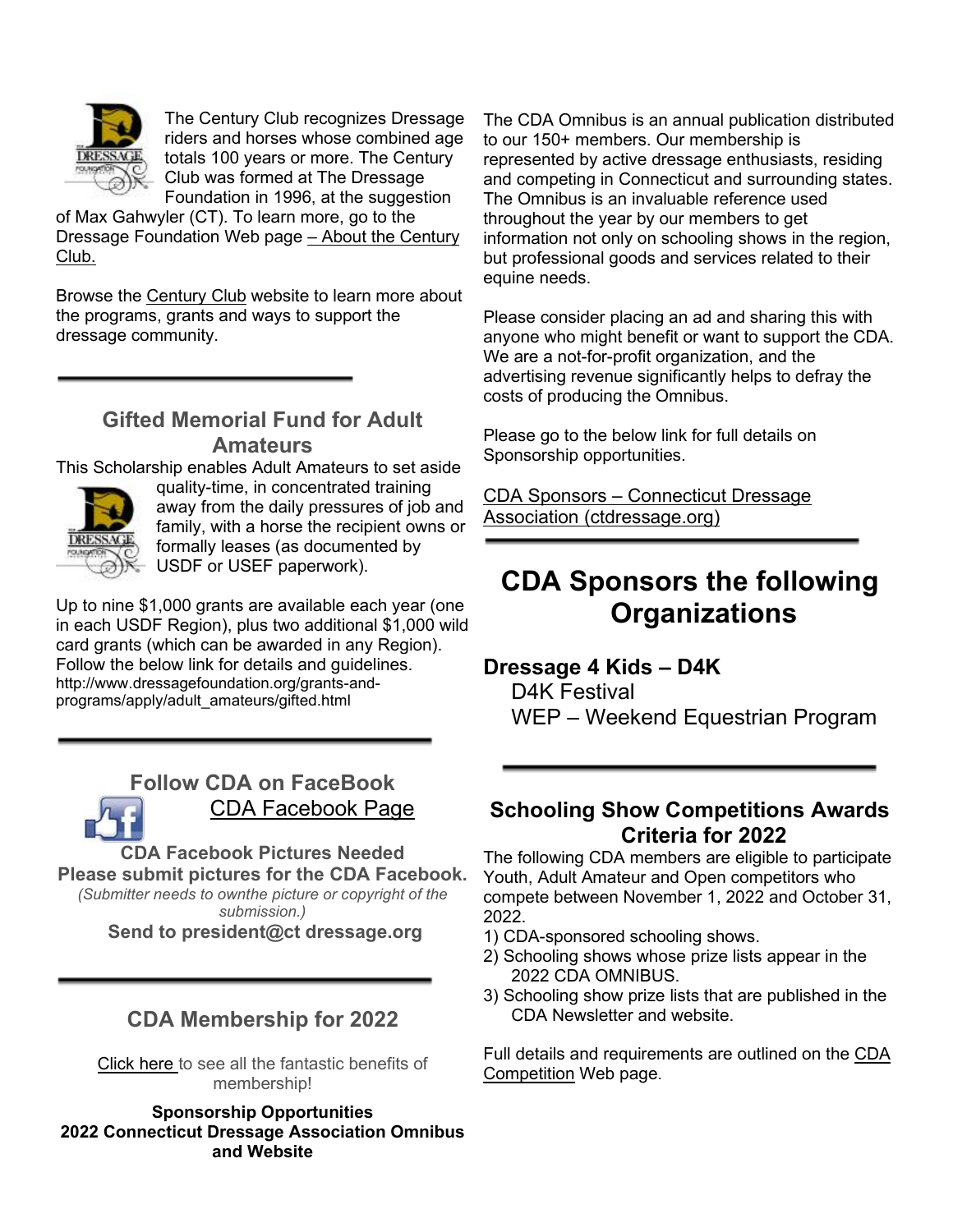#### **Calendar of Events**

#### **Please check the Website regularly for the status of events. Ctdressage.org**

**Next CDA Board Meeting** Monday, May 16, 2022 – 6:00 PM At Fern Feldman's house **OR** Zoom Meeting will start at 6:45 pm Contact Fern Feldman | [fernfeldman@g](mailto:fernfeldman@)mail.com

**CDA Sponsored Schooling Shows Eligible for 2022 Year-End Awards**

**WE LOVE SCHOOLING SHOWS AND THERE ARE PLENTY TO CHOOSE FROM in 2022 Discount for members!**

Saturday 5/7/2022 **CDA @ Sperry View Farm** (opening date: 4/16/2022 – closing date: 4/30/2022) Judge: Virginia Leary "L"

Saturday 6/12/2022 **CDA @ R Folly Farm** Please refer to Abacus Events prize list for details Judge: Krystal Wilt "L"

Sunday 7/24/2022 **CDA @ Weatogue Stables** (Closing/received by date: Tuesday prior to show dates) Judges: Judges – "L" Jane Rodd and "L" Doris Carlson

Sunday 9/4/2022 **CDA @ Sperry View Farm** (opening date: 8/14/2022 – closing date: 8/28/2022) Judge: Roberta Carleton (r).

Saturday 9/17/2022 **CDA @ BelleFree Farm.** (opening date 8/27/2022 – closing date 9/10/2022). Judge: Linda Currie "L". (Likely (r) by show date)

——————————————————————— **Here is a list of schooling shows that also qualify for CDA year-end awards only IF THE RIDER IS A CDA MEMBER prior to show. These shows may qualify a rider for USDF year-end awards. Please check with organizer.**

Sunday 4/24/2022 **CT Equestrian center.** Judge – Corinna Fleming [https://www.ctequestrian.com](https://www.ctequestrian.com/)

Sunday 5/8/2022 **CDCTA @ Treasure Hill Farm.** Judges – "L" Crystal Taylor and "L" Karen Roberts <https://www.cdctaonline.com/2022-horse-shows.html>

Sunday 6/26/22 **Weatogue Stables.** (closing/received by date: Tuesday prior to show dates). Judges – "L" Ann Guptill and "L" Amy Von Schulz. <https://www.weatoguestables.com/services>

Sunday 7/10/2022 **CDCTA @ Treasure Hill Farm.** Judges – "r" Bobbi Carleton and "r" Anne Marie **Gregoire** <https://www.cdctaonline.com/2022-horse-shows.html>

Sunday 7/10/2022 **R Folly Farm** Please refer to Abacus Events prize list for details

Sunday 7/24/2022 **CT Equestrian center.** Judge – Andrea Joslyn [https://www.ctequestrian.com](https://www.ctequestrian.com/)

Sunday 8/14/2022 **R Folly Farm** Please refer to Abacus Events prize list for details

Sunday 9/18/22 **Weatogue Stables.** (closing/received by date: Tuesday prior to show dates). Judges – "L" Viviane Pilicy and "L" Krystal Wilt. <https://www.weatoguestables.com/services>

Sunday 10/2/2022 **CDCTA @ Treasure Hill Farm.** Judges – "r" Judy Dannemann and "L" Virginia Leary <https://www.cdctaonline.com/2022-horse-shows.html>

**USDF/USEF Recognized Shows Sperry View Farm SVF Recognized Show Series IV & Champs** [www.sperryviewfarm.com](http://www.sperryviewfarm.com/)